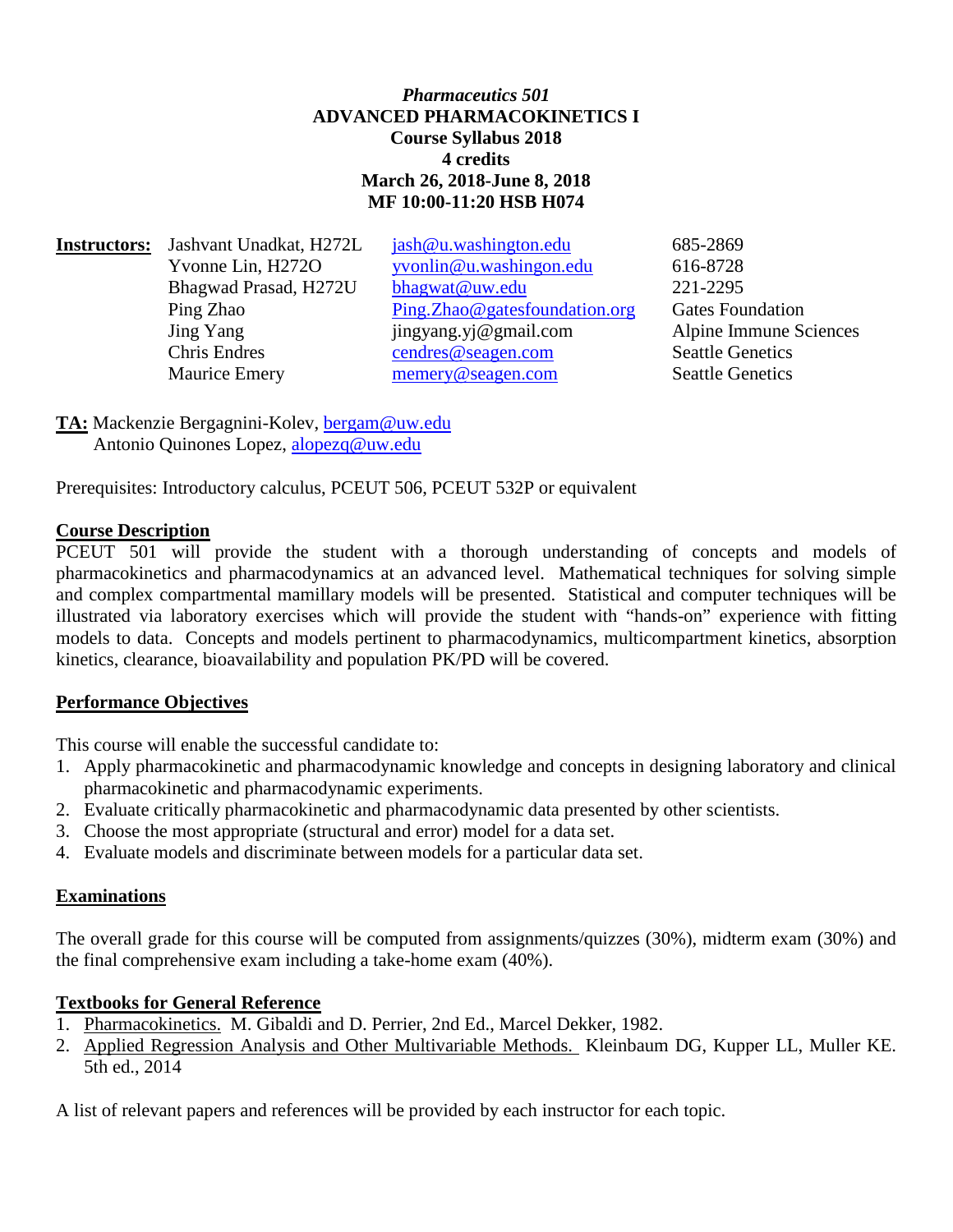# *PCEUT 501* **Advanced Pharmacokinetics Spring Quarter, 2018 March 26 – June 8**

M, F 10:00 am – 11:20 am Room H074 TA office hours: 11:30-12:20 pm Mondays (MB; H074) and Fridays (AL, H272G)

| $\#$           |              | <b>Date</b> | <b>Topic</b>                                                               | <b>Lab Exercises</b>                       | Lecturer  |
|----------------|--------------|-------------|----------------------------------------------------------------------------|--------------------------------------------|-----------|
| $\mathbf{1}$   | M            | $3/26$      | One compartmental model (IV bolus and IV infusion)                         | #1: One compartmental<br>Due: 4/2          | YL        |
| 2              | $\mathbf{F}$ | 3/30        | Multicompartmental models I                                                |                                            | YL        |
| 3              | $\mathbf{M}$ | 4/2         | Multicompartmental models II                                               | #2: Multicompartmental $&$<br>CL Due: 4/7  | YL        |
| 4              | $\mathbf{F}$ | 4/6         | Clearance and PO dosing                                                    |                                            | YL        |
| 5              | M            | 4/9         | Absorption kinetics                                                        | #3: Multicompartmental $&$<br>PO Due: 4/16 | <b>YL</b> |
| 6              | $\mathbf F$  | 4/13        | <b>Multiple Dosing</b>                                                     | #4: Multiple Dosing<br>Due: 4/20           | YL        |
| $\overline{7}$ | $\mathbf M$  | 4/16        | Bioavailability                                                            |                                            | YL        |
|                |              |             |                                                                            |                                            |           |
| 8              | $\mathbf{F}$ | 4/20        | Bioequivalence                                                             |                                            | <b>YL</b> |
| 9              | M            | 4/23        | Midterm Written Exam                                                       |                                            | <b>YL</b> |
| 10             | $\mathbf{F}$ | 4/27        | Fitting models to data I: linear regression and the<br>question of weights | $#6:1 \& 2$ comp model<br>Due: 4/30        | JU        |